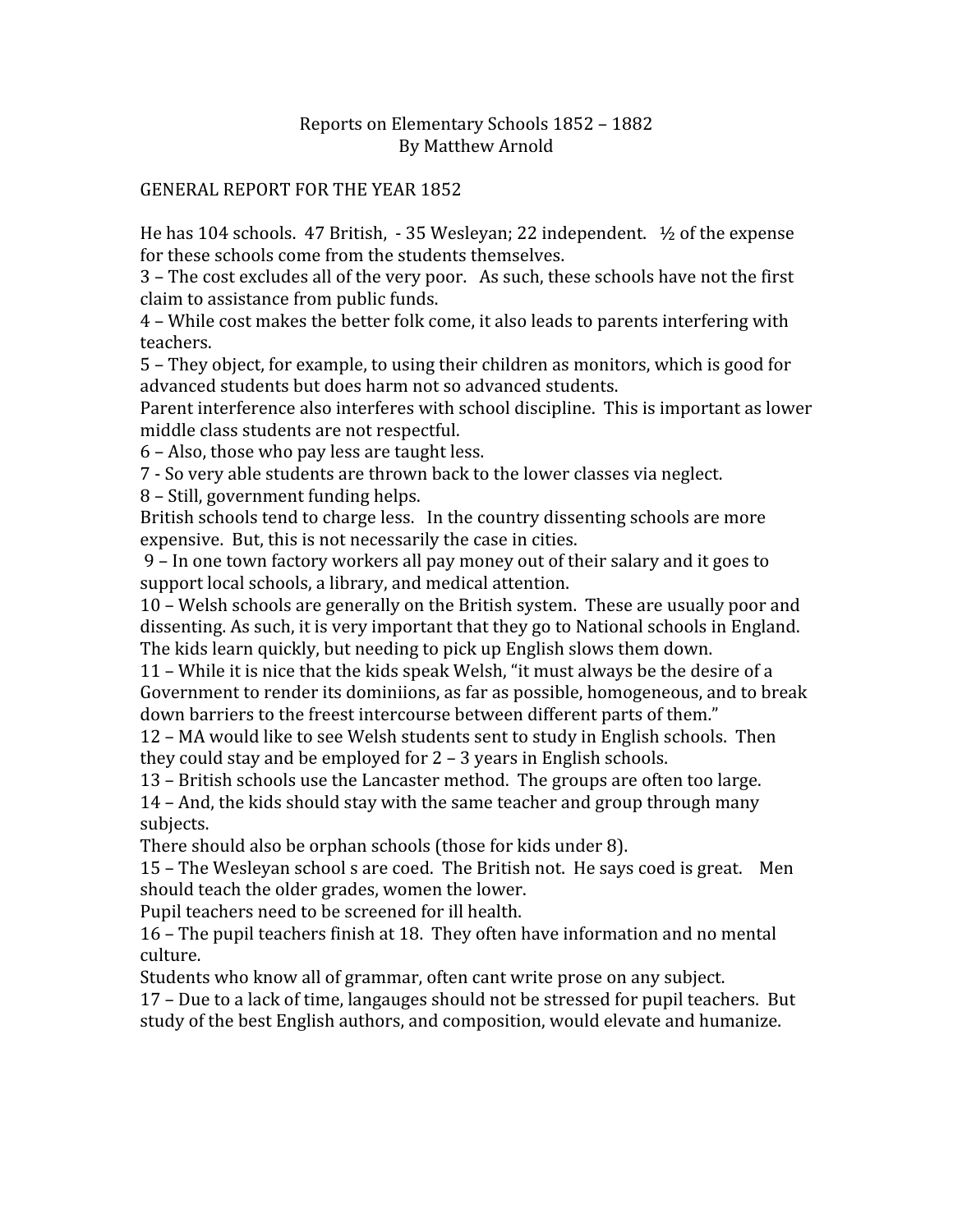#### GENERAL
REPORT
FOR
THE
YEAR
1853

His
estimate
has
risen.

He
is
happy
to
see
learning
of
grammar,
geography,
and English history. And the Wesleyan schools are reaching out to eh poorer students better.

19
–
Still
the
poorest
are
not
getting
educated.
So
he
sees
few
of
the
masses
in
the schools. And, the payng folks often don't want their kids with the poorer kids. 20
–
And
schools
wish
to
get
more
and
more
respectable.

In addition to the pay, the idea that the education at schools is not worth having pushes
people
away.

21
–
If
the
fees
are
too
low,
it
makes
the
poor
suspicious
of
the
quality.

With excellent
schools,
the
poor
would
make
the
necessary
sacrifices
to
send
their
kids. 22
–
Overall,
high
school
fees
do
not,
though,
act
as
an
attraction
for
the
poor.
And, recall,
that
what
is
high
in
one
part
of
the
nation
is
lower
in
another.

23
–
But
school
will
never
become
universal
until
it
is
compulsory.

And,
whatever
the
textbook
adopted,
it
should
be
uniformly
used.

24 – Infant schools would help the infants, (their homes being mismanaged), and the upper
schools.

People say feminine characteristics are inhibited at mixed schools. They are at all girls
schools
too.

25
–
Needle
work

is
also
not
well
taught
to
girls
in
schools.

The
advantage
to
a family income of being able to sew is obvious.

27
–
I
kids
show
no
skill
at
drawing,
it
is
a
waste
to
teach
it
to
them,
especially
when time
is
so
precious.

Reading
and
writing
should
come
before
drawing.

### GENERAL
REPORT
FOR
THE
YEAR
1854

28
‐
The
same
inspector
should
see
the
same
school
year
after
year,
to
get
a
clearer picture
of
circumstances
and
difficulties.

The inspector's first duty is to say where grants should be refused. But, MA thinks general
imperfections
worth
recording
as
well.

The
Inspector
is
also
to
encourage education,
but
how?
By
offering
instructional
advice
and
monetary
help.

30
–
The
inspector
must
be
true
as
well.

He
does
not
need
to
simply
promote
the system
as
successful.

32
–
It
is
also
hard
to
report
the
moral
status
of
a
school
with
a
single
day's
visit.

34
–
An
ode
to
teachers
and
how
hard
they
work.

### GENERAL
REPORT
FOR
THE
YEAR
1855

35
–
The
schools
in
London
are
inferior
to
the
ones
in
the
country,
despite
the advantages
of
being
in
the
city.

36
–
Manchester's
schools
are
better
than
London's.

37
–
It
is
probably
the
case
that
London
is
too
stimulating.

People
are
distracted
by other
things
going
on
than
the
school.

38
–
National
schools
have
regular
visits
from
clergy
and
this
is
an
advantage. Clergy
see
themselves
as
fellow
laborers,
not
supervisors
over
the
teachers.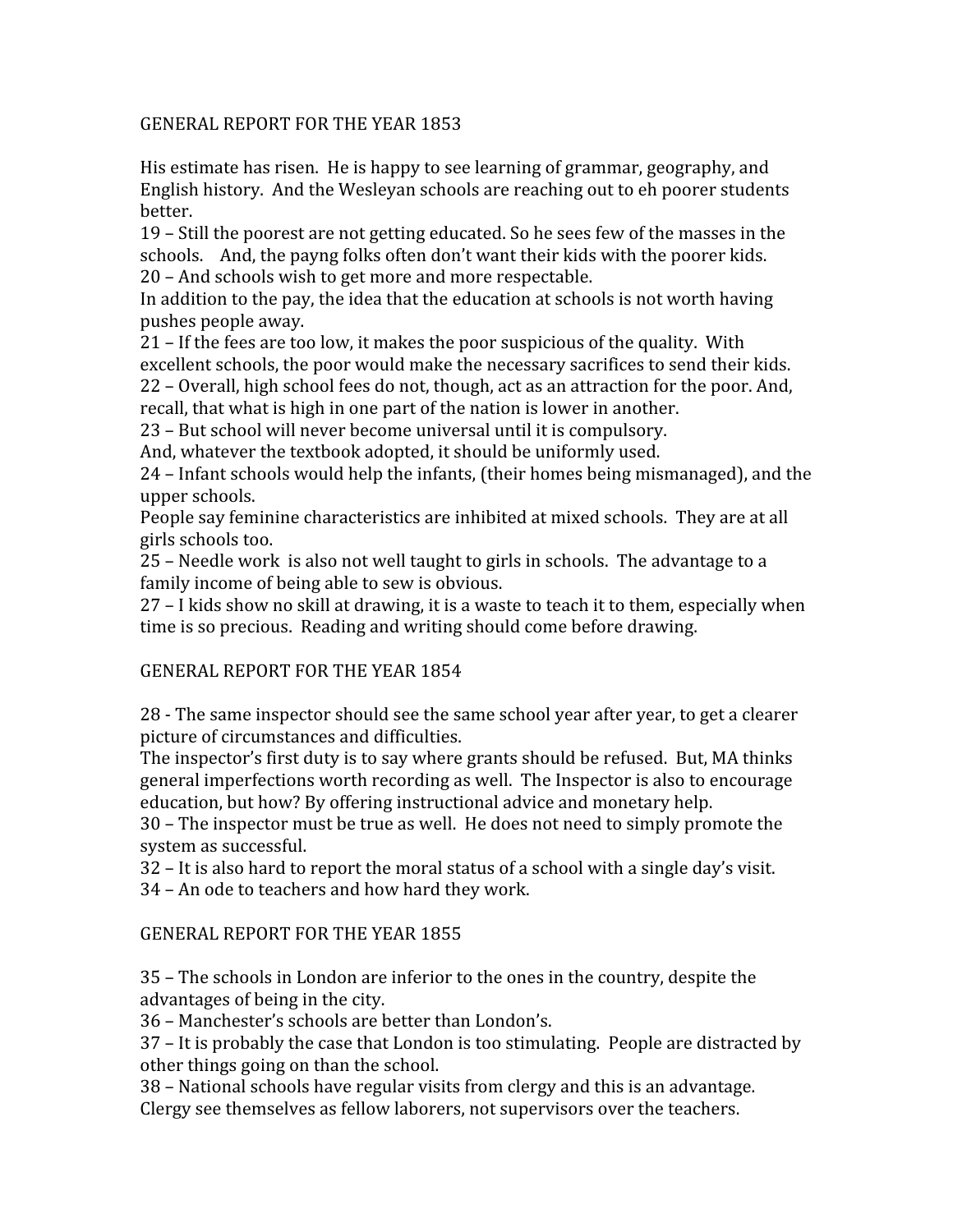39
–
In
British
schools,
many
ministers
don't
participate
because
committees
have over
ruled
them.

40
–
In
Wesleyan
schools
he
frequently
meets
ministers.

But,
this
doesn't
happen
in London.

London schools also often have poor accommodations. Yet, open spaced to play, playgrounds,
would
benefit
students.

41
–
Open
spaces
humanize
and
civilize
the
neighborhood.

The Battersea plan divides classes down to 25 - 30 and each have a desk. The Wesleyan model is going towards a large gallery. They say it helps inculcate religion.

42
–
Too
much
movement
and
too
little
desk
time
is
harmful.

50
on
floor,
50
on desks,
and
50
on
gallery.

43
–
The
scholar
should
have
their
own
desk
and
be
fixed
to
it.

44
–
In
a
distant
second,
after
the
influence
of
the
master,
the
organization
of
the school
impacts
the
students'
learning
the
most.

45
–
He
hears
that
students
are
learning
more
than
they
need.
This
is
partially
false. MA
inspects
middle
class
kids
and
he
thinks
this
not
over
ambitious.

46
‐
There
is
ground
for
complaint
where
the
schools
profess
to
teach
a
skill
do
a bad
job.

48
–
Those
who
argue
thus
want
teachers
who
are
barely
above
the
students
in attainment.

This
does
not
work.

Those
who
you
give
drudge
training
will
do drudge's work in drudge's spirit. He challenges his supervisors to devise a teacher training
curriculum.

# GENERAL
REPORT
FOR
THE
YEAR
1856

49
–
The
guidelines
he
sees
for
schools
have
so
many
exceptions
as
to
be meaningless.

50
–
There
is
so
much
variety
in
the
system
as
it
stands,
it
is
hard
to
make generalizations.

51
–
And
each
school
should
be
left
free
to
pursue
its
own
fruits.

52
–
Schools
have
improved
since
he
started
inspecting.

53
–
The
Battersea
system
is
becoming
widespread,
but
schools
often
suffer
from
a lack
of
desks.

54
–
The
benefit
of
the
Battersea
system
is
that
it
facilitates
the
establishment
of uniform
clearly
defined
classes.

55
–
MA
says
it
is
better
to
have
kids
organized
with
less
groping
than
disorganized with
more.

57
–
Finally,
he'd
like
to
acknowledge
the
improvement
of
London
schools.

He highlights
the
Jews'
Free
School.

# GENERAL
REPORT
FOR
THE
YEAR
1857

Sometimes
schools
don't
know
about
grants,
so
don't
get
inspected.
Sometimes,
the managers
object
to
money
from
the
government.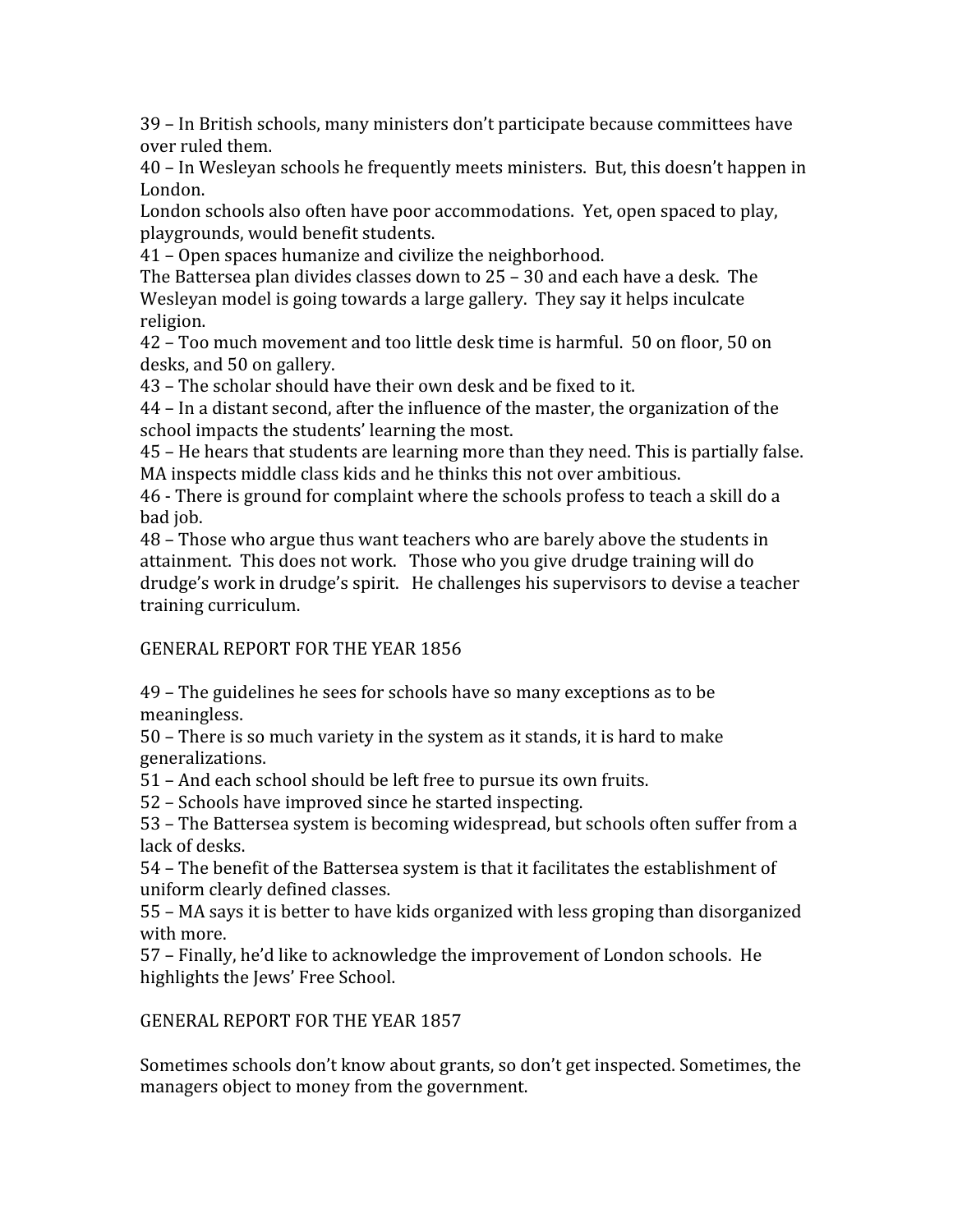59
–
You
cannot
profitably
inspect
the
later
because
good
inspection
requires friendliness
between
managers
and
inspectors.

There
are
other
schools
that
are
too
remote
for
inspection.

60
–
These
schools
have
no
funds.

And,
they
often
invite
inspection
with
the
hopes of
getting
aid.

61
–
But
the
blame
for
the
neglect
often
comes
from
their
anti‐government
history. What has made hitherto made a national system of government impossible?

62
–
People
worried
state
aid
would
kill
of
voluntary
schools.

So
partial
aid
with payment
from
scholars
was
made
the
norm.

63
–
Schools
cannot
afford
teachers
so
principal
teachers
have
been
established
paid at
a
lower
rate.

64
–
Above
the
principal
teacher
is
the
assistant
teacher
of
the
secondary
school.

But,
highly
trained
students
are
often
better
than
the
class
assistants.

65
‐
And
the
student
teacher
will
learn
a
lot.

Someday many teachers will start their careers with a couple of years as an assistant.

66
–
MA
thinks
this
a
good
thing,
though
teacher
training
centers
pooh
–
pooh
it. 68
–
And
parents
don't
want
their
kids
to
be
pupil
–
teachers
as
the
boys
can
get paid
more
elsewhere.

It
is
not
so
true
with
girls.

70
–
School
organization
has
gotten
better
in
some
schools
as
have
the
schools
of London.

#### GENERAL
REPORT
FOR
THE
YEAR
1858

Some teachers cannot be given too much freedom, they need supervision. Some need
no
management.

73
–
Students
should
have
access
to
affordable
books.

Teachers
should
get
higher
certificates
only
if
they
prove
merit.

Needlework
is
improving!

People are putting in pupils that shouldn't even be in infant schools.

GENERAL
REPORT
FOR
THE
YEAR
1860

77
‐
No
report
last
year
due
to
France.

He
learned
that
pupil‐teachers
are
good
and that French schools have 100 pupils per cls!

78
–
Teachers
are
not
happy
about
restrictions
on
pupil
teachers.

79
–
While
English
facilities
are
good,
the
schools
are
dirty.

French
schools
are clean.

80
–
Poor
London
schools
lack
good
light
and
good
air.

They
are
dirtier
than
we'd allow
a
government
office.

81 – France has good textbooks, but no good reading books. Except the Bible, they have no humanizing instruction at all. If there are reading books, the authors are 3rd rate. These spoil his taste and he'll have no other in his life so he'll have bad taste forever. These teach to read better than science books and can turn some kids on to great
literature.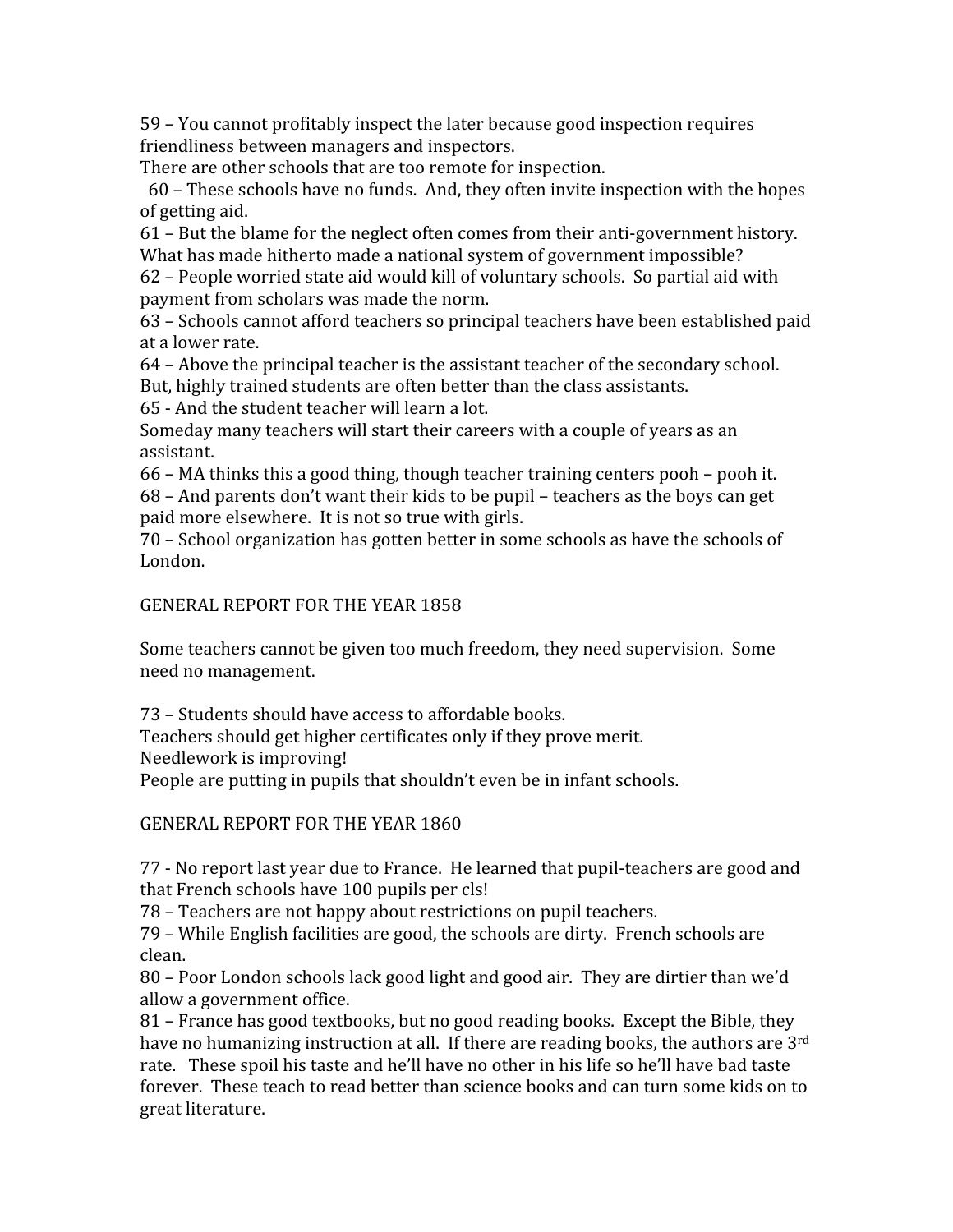## GENERAL
REPORT
FOR
THE
YEAR
1861

Some
schools
under
his
inspection
have
gotten
cleaner.

But
the
liberty
of
action given
to
managers
reduces
cleanliness.

84
–
Also
teacher
pupils
are
getting
worse
at
grammar.

85
–
Some
have
been
saying,
get
rid
of
grammar.

But
grammar
can
be
measured and
tested.

And,
more
than
arithmetic,
it
allows
students
touse
their
common
sense. 86
–
We
should
have
universally
agreed
upon
grammar
books
to
help
pupil
– teachers.

Our exams too much emphasize the rational of grammar. With rules, will give him "the power of doing a thing right" – the true aim of an education of a boy. The logic will come later to those who it will.

88 – Rather than teach good taste directly, we should have good lit memorized. This would not be talked about, like so many lessons, but learned. This will help all but the
rudest
natures.

And
the
mere
process
of
gaining
provides
discipline.

Their
taste will also be formed by it.

89
–
The
year
was
distracted
by
education
law
changes.

### GENERAL
REPORT
FOR
THE
YEAR
1863

A
new
system
of
examinations
came
in
by
the
Revised
Code.

MA
did
all
the
exams
in his
district
himself
to
better
report.

91
–
The
old
inspection
method
promoted
intellectual
force,
not
as
an
agency
for testing
and
promoting
their
discipline.

In the old way of testing, you asked a few students to read at random. Then you questioned
the
class
with
freedom
on
subjects
of
instruction.

As
you
got
to
higher classes
you
included
more
subjects.

92
–
With
the
new
one,
he
asks
each
child
to
read.
There
is
no
free
question
time.
So the
inspector
doesn't
see
how
the
class
behaves
naturally
and
come
to
understand the
full
extent
of
what
the
class
knows.
And
it
is
only
reading,
writing
and

arithmetic;
grammar,
geography,
history
are
gone.

The
achievement
by
the
higher boys,
which
is
the
intellectual
life
of
the
school,
is
omitted.

Before the inspector would be a beacon of intellectual achievement and all would work
towards
his
standard.

Now
it's
the
exam.

95
–
Inspection
is
now
painful
and
upleasant.

Each
of
the
200
children
checked
3 times.

Clergy
manage
National
schools,
but
British
and
Wesleyan
schools
will
not
have such
stimulus
again.

97
–
And,
schools
get
punished
for
shy
children
with
the
new
way.

98
–
Scientific
readers
don't
work
and
pandering
doesn't
either.
]

100‐
The
Scotts
have
worse
grammar,
but
better
imagination;
long
having
had public
education
explains
this.

101
–
Government
certificates
should
not
be
regarded
as
guarantors
of
literary attainment,
just
competence.

Literary
attainment
must
come
elsewhere.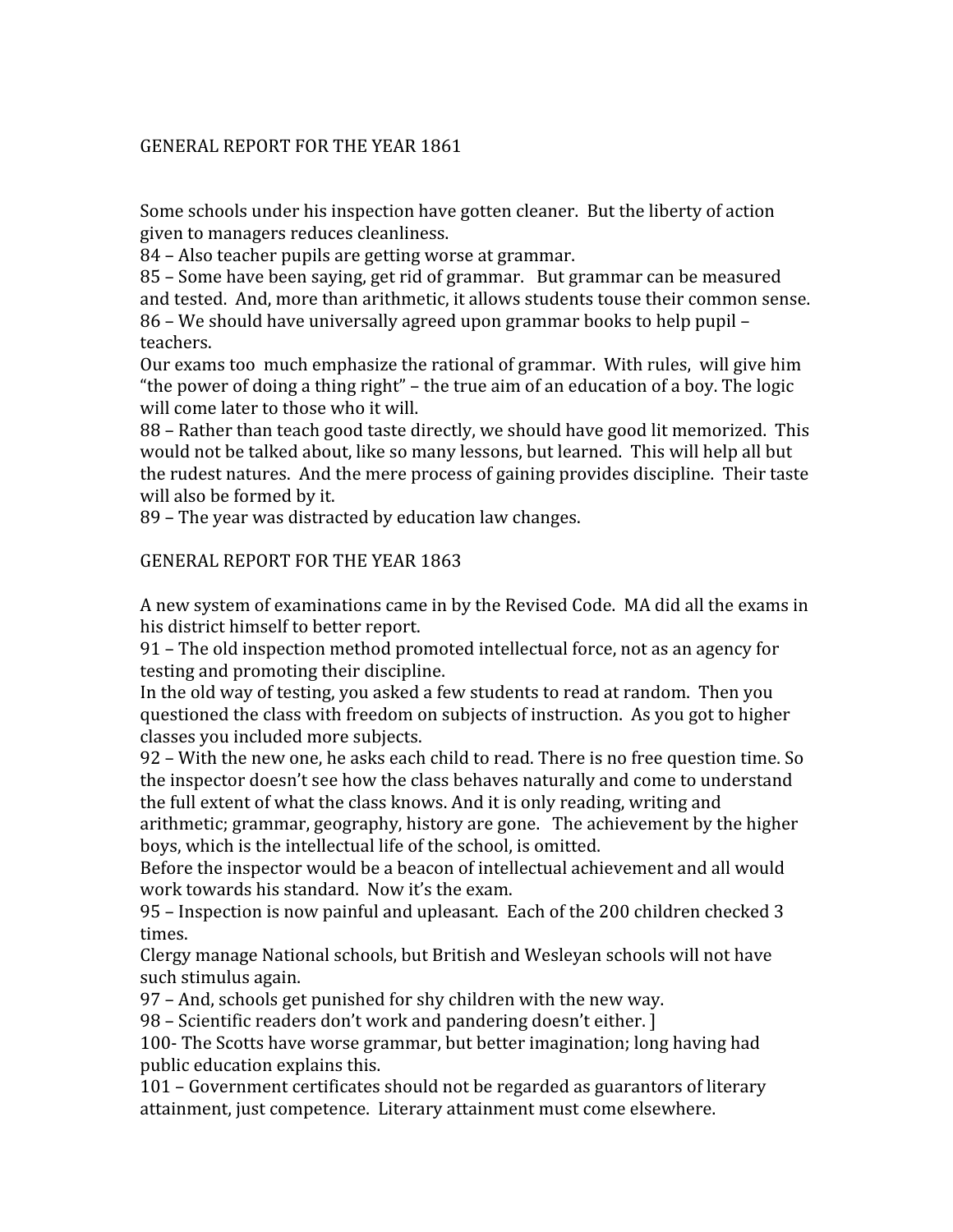# GENERAL
REPORT
FOR
1867

102
–
Several
years
since
the
prior
report,
due
to
studying
schools
on
the
continent. The
schools
are
getting
worse.

103
–
The
deterioration
is
due
to
the
school
legislation
of
1862
–
payment
by results.

It
has
reduced
money
for
schools
and
made
teachers
not
regular
salaried servants.

This
legislation
also
undermined
pupil
–
teachers.

104
–
The
student
teacher
ratio
is
going
up.
And
less
people
are
applying
to
normal schools.
And,
the
candidates
are
weaker.

Before was 5 years of indentured learning. Now, your salary is never safe.

105
–
The
work
has
also
gotten
more
mechanical.

106
–
Previously
the
teachers
were
honored
servants
of
the
government,
now
not.

107
–
Pay
used
to
be
salary
plus
a
bonus
given
after
the
inspector's
exam
results.

109
–
Pupil
teachers
start
apprenticeship
at
around
13
years
old.

110
–
Teachers
should
get
stipends
for
teaching
pupil‐teachers.

111
–
The
standards
of
schools
are
not
maintained
by
government
action,
but
by demands of the parents, and intelligence. MA does not agree that testing has at least improved
the
worst
schools.

112
–
In
these
schools
poor
attendance
and
drop
out
make
schools
bad.

When
they come
back
after
two
months
and
fail,
the
teacher's
pay

is
all
that
is
impacted.
But, rather than attack drop outs and attendance, it was easier to blame the teacher.

112
–
When
we
rely
more
on
mechanisms
and
less
on
intelligence
all
will
naturally fall.

113
–
Having
the
money
depend
on
a
mechanism,
turns
the
schools
into mechanisms.

Religious
teaching
has
dropped
out
due
to
testing
concerns.

114
–
And
the
failure
rate
in
tests
is
rising.

And
the
loss
of
language,
geography
and history
means
the
loss
of
interest.

115
–
More
free
play
for
teachers
and
inspectors
is
what
is
wanted.

And
teachers
are
now
preparing
students
to
pass
the
tests
without
knowing
the material.

117
–
In
Prussia
compulsory
education
resulted
from
valuing
learning.

British
folks prefer
politics,
station,
business,
pleasure,
and
money
making.

While
Britain
does not
esteem
education
compulsory
school
laws
will
not
work.

118
–
So
we
must
push
the
importance
of
education
and
get
fees
down.
And,
this does
not
mean
free
schools,
but
a
small
fee.

120
–
Textbooks
aimed
at
tests
is
big
money.
Districts
should
exercise
control.

124
–
Two
letters
given
to
show
private
schools
are
better.

# GENERAL
REPORT
FOR
THE
YEAR
1869

125 – MA inspected 25,000 children this year. 13,000 passed. He blamed payment by
results.

127
–
Payment
by
results
creates
illusionary
results.

129‐
German
schools
work
to
give
students
real
mental
power.

132
–
And
to
say
payment
by
results
works,
you
must
have
inspected
schools
for years
prior
to
its
implementation.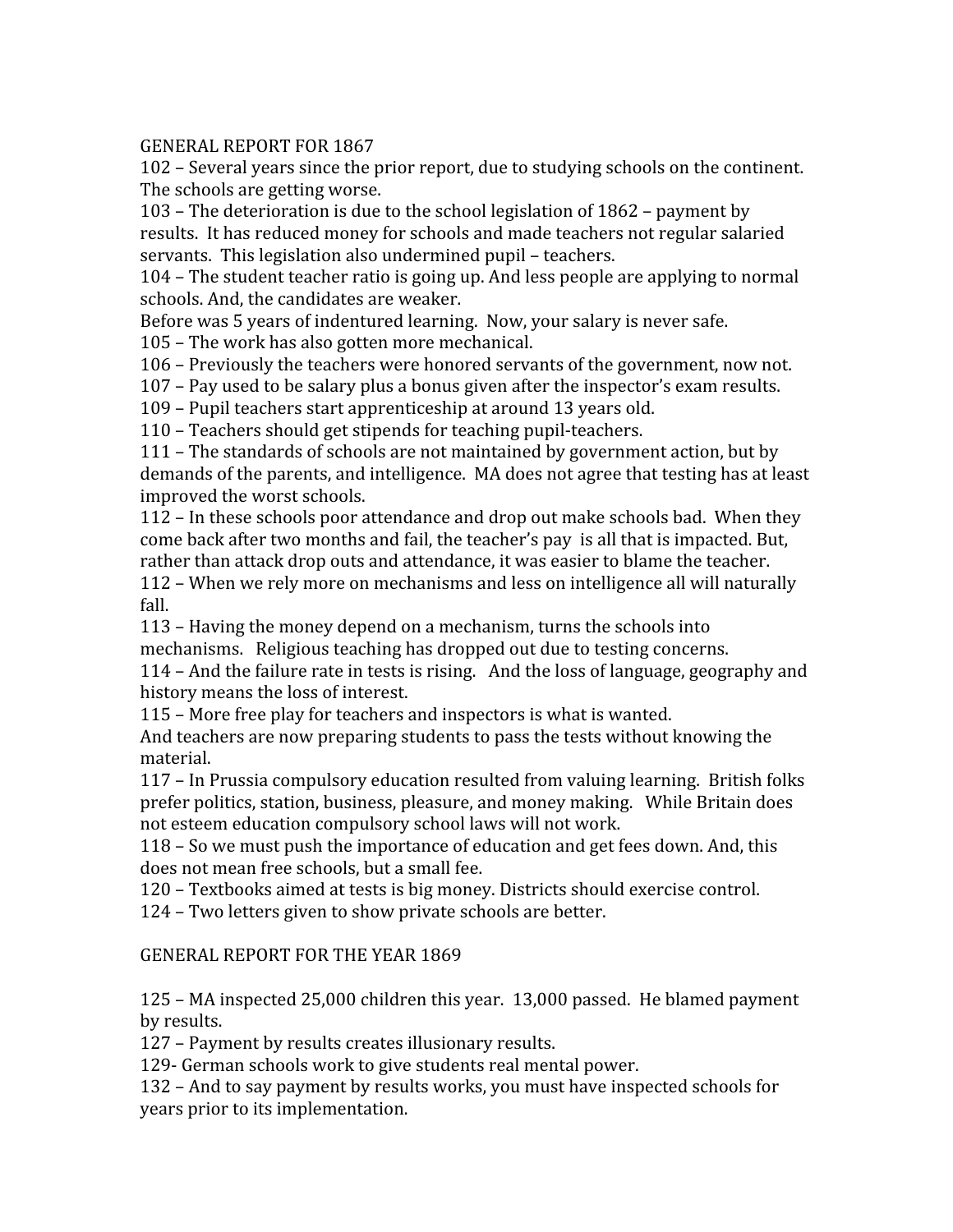133
–
Inspectors
are
not
forbidden
from
making
a
wider
examination.

But,
will
the school care about it when the limited one is the one that brings grants?

135
–
The
payments
by
results
aims
teachers
at
the
minimum.

And,
it
tells
the teacher achieving the minimum is good teaching. It makes teachers mechanical. 136
–
137
MA
proposes
an
alternative
grant
divvying
system.

It
would
require trusting
inspectors
to
know
good
form
and
style.

138
–
Compulsory
school
laws
would
be
violated
because
children
need
to
work. Aim
the
laws
at
employers.

139
–
British
schools
were
instituted
to
promote
the
Bible.

MA
says
Bible
learning should
be
inspected.

140
–
There
was
no
Greek
school
in
which
Homer
was
not
read.

This
should
not
fall to
"politico‐religious"
difficulties.

GENERAL
REPORT
FOR
THE
YEAR
1871

141
‐
The
New
Code
of
1870

abolished
denominational
inspection
and
so
Arnold now
visited
all
Public
Elementary
schools.

142
–
Extra
subjects
were
also
added,
but
done
poorly.

143
–
Religious
instruction
is
now
abandoned.

Literature
nearly
is
when
they
only aim
at
reading
newspapers.

144
–
Senior
inspectors
should
be
on
school
boards.

145
–
Fixed
salaries
with
gratuities
during
examination
are
coming
back.

GENERAL
REPORT
FOR
THE
YEAR
1872

147
–
Students
should
be
familiar
with
masterpieces
so
that
they
may
be
full,
not mechanically,
formed.

148
–
Recitation
(telling
memorized
passages)
is
the
important
subject
and
a
good thing. Music instruction is now universal. It helps with perception. He also hopes for basic Latin to be introduced. It is the basis of so much written in Europe that it is practical.

149
–
But
it
should
have
less
time
on
grammar
and
no
classic
literature.

Instead,
the Latin Bible selections should be used. This Latin will be closer to the modern idiom. 150
‐
British
and
Wesleyan
schools
get
lower
middle
students,
the
National
schools poorer
children.

151
–
The
British
and
Wesleyan
schools
have
more
self‐government.

National schools
are
created
for
lower
class
folk
by
the
class
above
them.

The Church of England schools are the best as they give teachers independence. 152
–
National
schools
should
use
the
gallery
more.
Also,
they
use
"dame‐school methods." The use of benches without desks leads to inattentiveness and lounging.

GENERAL
REPORT
FOR
THE
YEAR
1874

154
–
Attendance
is
a
big
problem.
No
law
on
this
is
recommended.

Education
is. 157
–
MA
looks
at
"letters"
section
of
Normal
school
admission
applications.

These have
had
5
years
apprenticeship
in
elementary
schools.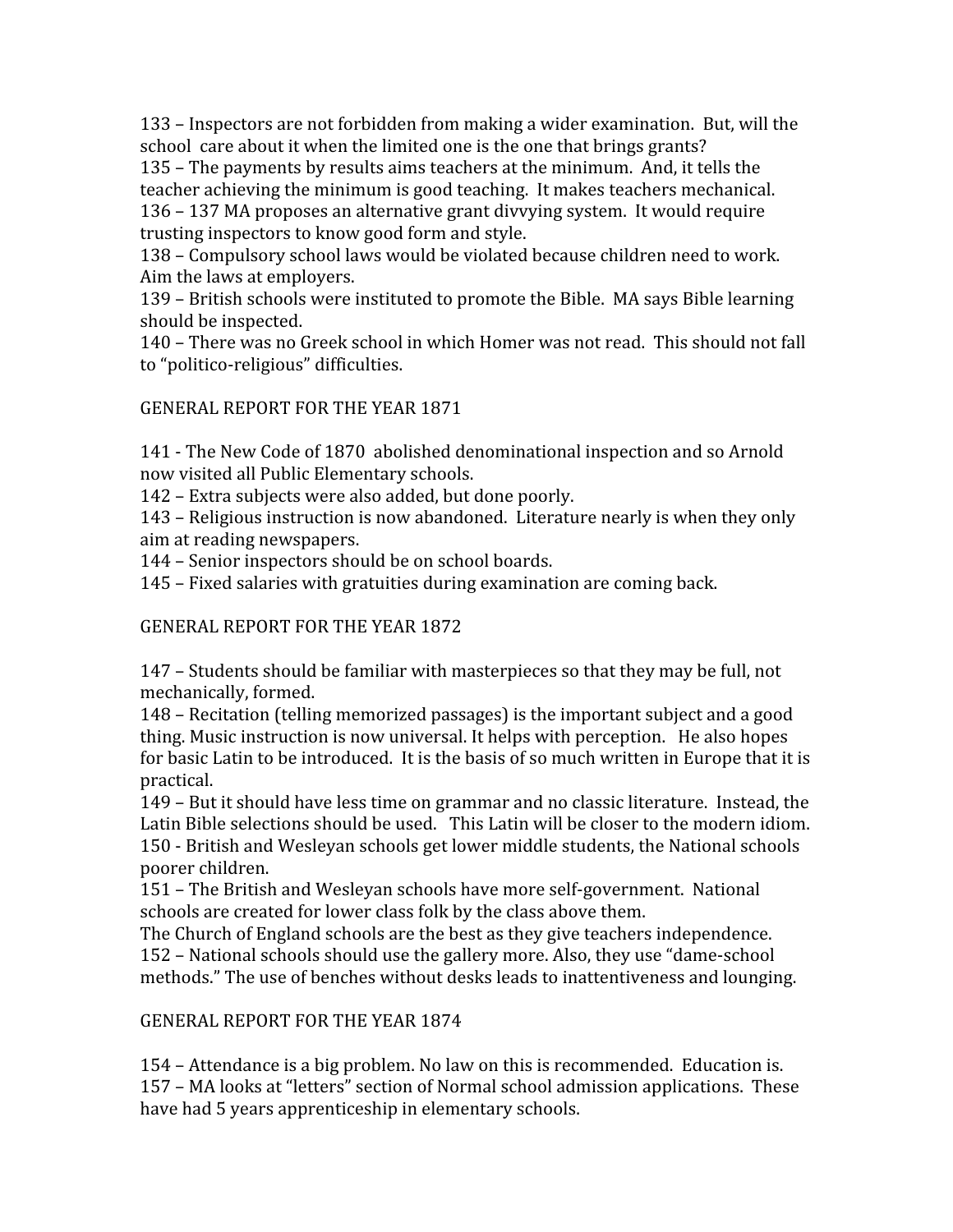They
are
getting
worse.

158
–
161
–
Giving
examples
of
poor
test
answers.

162
–
We
should
give
more
weight
to
paraphrases
as
they
give
general
intelligence results
better
than
memorizing
rules
do.

We should study how to develop the general intelligence. Latin is again hoped for. 163
‐
And,
he
likes
recitation.

But
the
recitation
should
be
turned
into
a
literature lesson.

Only
classical
poetry
should
be
allowed.

We
should
not
fear
uniformity.

The idea that the French can tell what each boy in school is doing at any time is not bad if what they're doing is worthwhile.

165
–
He
encourages
teachers
to
learn
more.

All
should
be
made
to
go
to
London University.

GENERAL
REPORT
FOR
THE
YEAR
1876

166
–
Women
should
inspect
needlework.

167
–
But
needlework
should
not
take
the
place
of
other
subjects,
because
they
can get
needlework
at
home.

168
–
Grammar
is
an
exercise
in
a
child's
wits.

Much
else
is
just
memorization. 169
–
He
likes
standards
because
they
are
basic.

Left
alone,
the
teachers
would attempt
too
much.

Higher
level
standards
interfere
with
the
teacher
too
much. 174
–
MA
hopes
the
Act
of
1876
will
create
local
school
authorities.

And,
they should
make
attendance
on
examination
day
compulsory.

175
–
He
denounces
plans
to
change
the
spelling
of
English
words
because
they reflect
Latin
roots.

177
–
speaking
on
the
challenge
of
the
science
curriculum
to
liberal
arts.

178
–
People
look
at
the
lack
of
health
in
the
poor
and
say
this
shows
we
need natural science. But these precepts don't hit the heart. We need morals. Here letters, poetry, and religion work best. The fruitful use of natural science itself depends
on
having
effected
for
the
whole
man
a
rise
in
the
standard
of
life.

# GENERAL
REPORT
FOR
THE
YEAR
1878

Attendance
is
up.

180
–
The
schools
teach
children
between
the
ages
of
4
and
13.

181 – So the most important word is "simplicity." We must aim at what they can comprehend.

His proposal for Natur-Kunde was a program to simplify the teaching of nature. 182
–
The
school
where
kids
didn't
know
the
word
feeble
shows
we
cannot
assume knowledge.

Natur-Kunde is akin to natural philosophy

183
–
Such
science
text
books
should
not
abstract
the
branches
from
each
other,
but combine
them
to
make
simple,
yet
full
explanations.

We
need
such
textbooks.

185
–
He
thinks
the
right
place
for
all
the
separate
branches
in
detail
is
after
school, past
the
age
of
13.

German
also
belongs
there.

Latin is needed younger, especially for special scholars as they'll need it to go further in education. But French is good for all.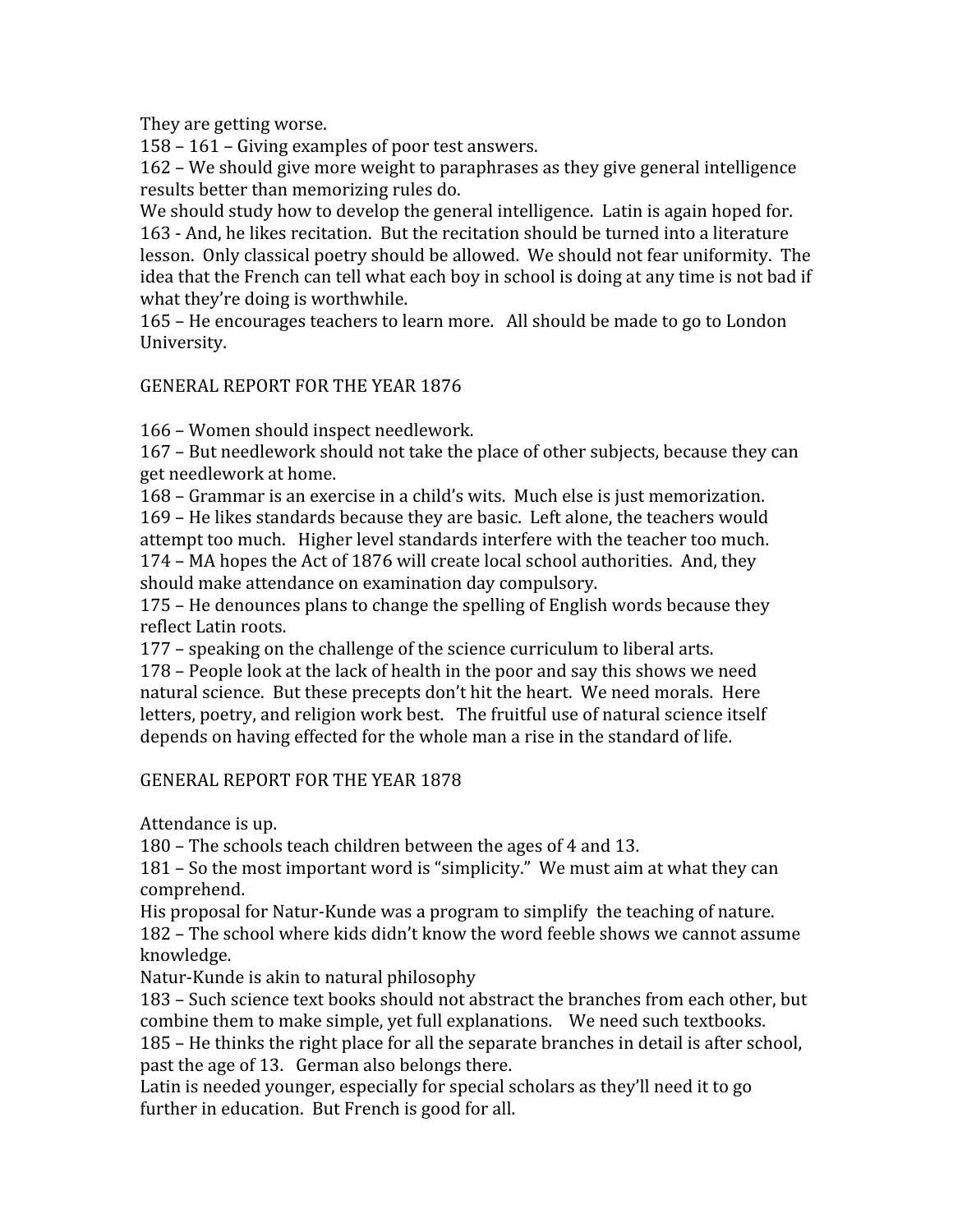186
–
It
helps
in
business
as
well
as
lucidity
and
precision.

And students should memorize, though rote is disparaged. Poetry is easiest, so 1 -300
lines
are
common
in
his
districts.

187 – Very little education impacts morals. So poetry memorization is good.

188
–
We
need
to
enlarge
vocabulary
and
ideas.

189
–
We
should
not
be
too
stuck
on
education
experts'
generalities.

We
should
do what works and be aware of unsuspected weaknesses in theories.

190
–
Above
all,
the
history
of
our
own
country
is
important.

191
–
Reading
is
fundamental.
It
is
more
important
than
science
specialties.
And subjects should be taught in conjunction with sterling poetry and should contribute to
the
opening
of
the
soul
and
imagination.

192 – The better a teacher tends to their own culture, the better they'll be able to share.

193
–
MA
would
also
urge
the
school
board
to
simplify.

194
–
We
have
more
children
than
France.

This
may
seem
like
a
benefit,
MA
doubts it.

196
–
England
is
spending
double
what
France
spends
per
child.

198
–
MA
wants
schools
to
be
made
a
public
service,
but
our
spending
so
much makes people shy of this. To do this school boards must simplify.

# GENERAL
REPORT
FOR
THE
YEAR
1880

200
–
The
memorization
of
lines,
English
literature,
continues
to
be
the
most popular
subject
by
far!

200
–
201
–
Good
poetry
does
undoubtedly
tend
to
form
the
soul
and
character;
it tends
to
beget
a
love
of
beauty
and
of
truth
in
alliance
together,
it
suggests
however indirectly,
high
and
noble
principles
of
action,
and
it
inspires
the
emotion
so
helpful in
making
principles
operative."
It
should
be
taught
in
lower
standards.

202
–
But
the
poem
must
have
real
beauty
and
be
simple
enough
for
the
child
to
get it.

They
should
also
have
short
selections.

204
–
He
got
poetry
exercises
established
in
his
district.

And,
they
must
understand that
which
they
are
reciting!

205
–
But
poetry
is
still
an
extra
subject.

207
–
For
the
kids
in
elementary
school,
due
to
their
upbringing,
teaching
Greek
or Sanskrit
makes
us
forget
the
pressing
reality.

208
–
Reading,
writing,
and
arithmetic
are
the
only
truly
required
subjects
for
aid. But additional grants are available for any two of the following: geography, natural history, physical geography, natural philosophy, history, social economy, grammar, and
(for
girls)
needlework.

Grants are also available for teaching two of any of the following: English Literature, mathematics,
Latin,
French,
German,
mechanics,
animal
physiology,
physical geography, botany, and (for girls) domestic economy. Finally, a grant is offered for teaching
music.

Three
are
necessary,
19
optional.

209
–
If
we
want
payment
for
results,
perhaps
for
teaching
a
course,
not
individual attainment,
MA
suggests.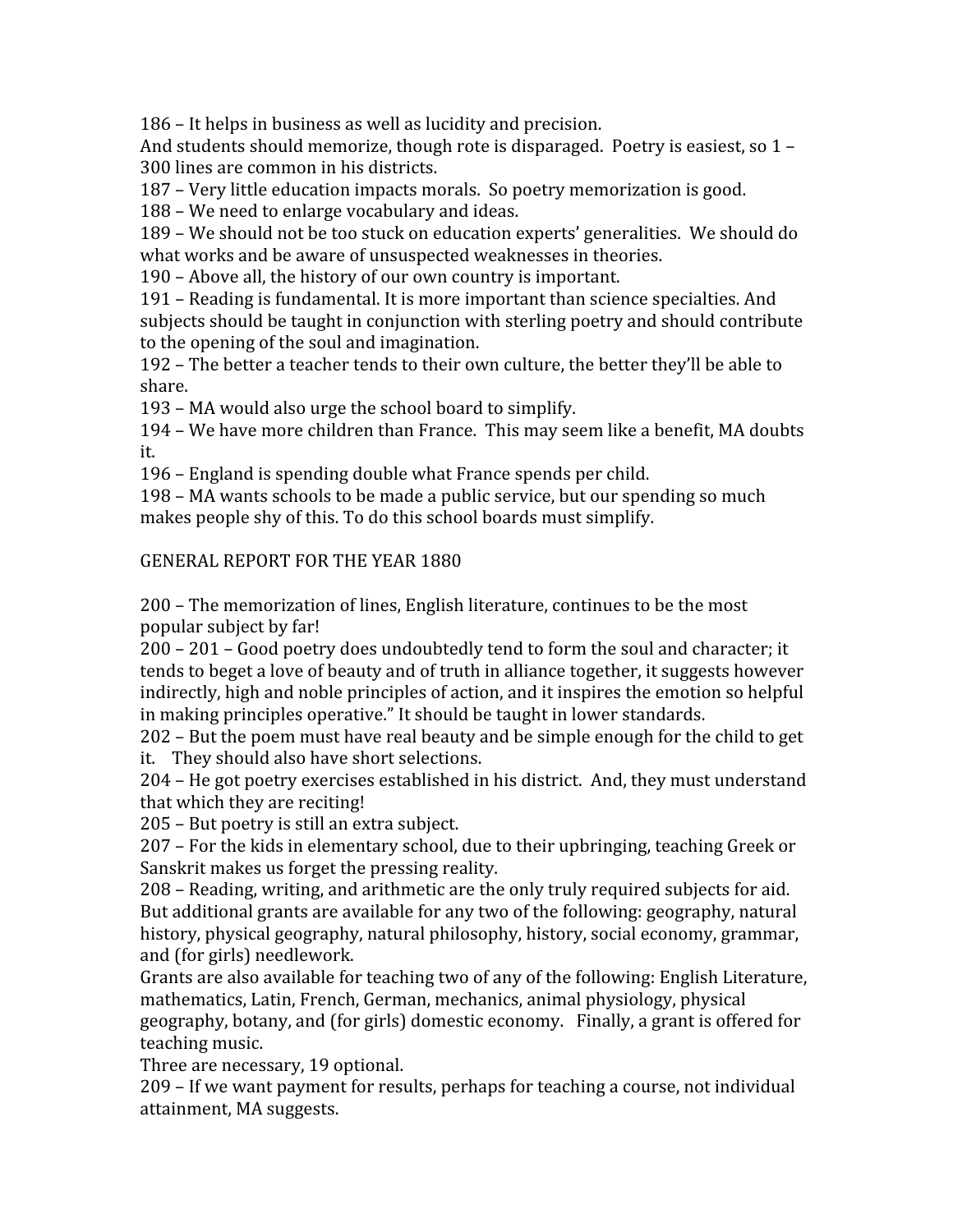210
–
Here
he
suggests
what
teachers
should
teach,
regardless
of
grants:
Reading, writing, arithmetic, poetry, grammar, geography, Nature-Kunde, and music. History is
for
the
upper
grades.

And
a
few
kids
should
get
French
and
Latin
rudiments
and some
geometry.

Religious
instruction
is
school
by
school.

These
all
deal
with
mental
training.

211
–
Remember,
the
code
does
not
compel
you,
it
only
offers
some
money.

215
–
Keep
your
eyes
and
ears
open
as
to
teaching
techniques.

Tentative,
is
good.

216
–
Physical
activity
is
a
good
thing
too.

It
belongs
in
school.

# GENERAL
REPORT
FOR
THE
YEAR
1882

218
–
He
likes
voluntary
schools
and
is
glad
they
continue.

219
‐
They
are
for
poor
folks.

And
the
teacher
salaries
are
not
high.

Also
volunteer schools
have
private
and
clerical
managers
that
you'd
think
teachers
would
want
to avoid.

And people still send their kids to them even though they are more expensive. 220
–
These
schools
have
monetary
and
moral
benefits.

People respect these schools more because they have to pay for them.

To have expensive public schools for one class and free schools for another is disastrous.

Board
schools
have
a
fee,
but
they're
less
than
that
of
the
voluntary
schools.

221
–
He
also
doesn't
like
the
giving
away
of
free
paper.

222
–
Having
an
advocate
in
the
personal
manager
is
another
voluntary
school advantage.

222 – A boy of ten is free to go to work, and school part-time, if he has passed the  $4<sup>th</sup>$ standard.

This
should
be
enforced.

223
–
Evening
schools
help
boys
continue
their
schooling
if
it
has
been
neglected.
As the part – time rule for kids over 10 law gets enforced, the night schools might not survive.

Larger
schools,
seen
as
a
hub
of
learning,
will
survive
and
should
be encouraged.

226
–
MA
wants
teachers
to
work
based
on
experience,
not
instructions
from
him. And, he says this in the context of the New Codes passed. Fresh requirements keep being
added.

But
remember
that
kids
stay
the
same.

227 – MA is glad that the New Codes only give grants for subjects above the 4<sup>th</sup>. This prevents
the
students
from
being
overwhelmed.

228 – Coherent learning in "dead languages" (though he dare not advocate it), is better
than
random
facts.

It
is
coherent,
has
meaning
and
adds
up.

228
‐

Pleasurable
activity
and
creation
are
important
in
reducing
stresses.

Drawing and
singing
are
important
here.

Poetry
is
important
here.

People don't like memorization. But, if a kid can throw themselves into the poetry, it is
creative.

229
–
And
memorizing
bays
can
be
made
fun
too.

But,
other
subjects
are
more naturally
creative
and
recreational.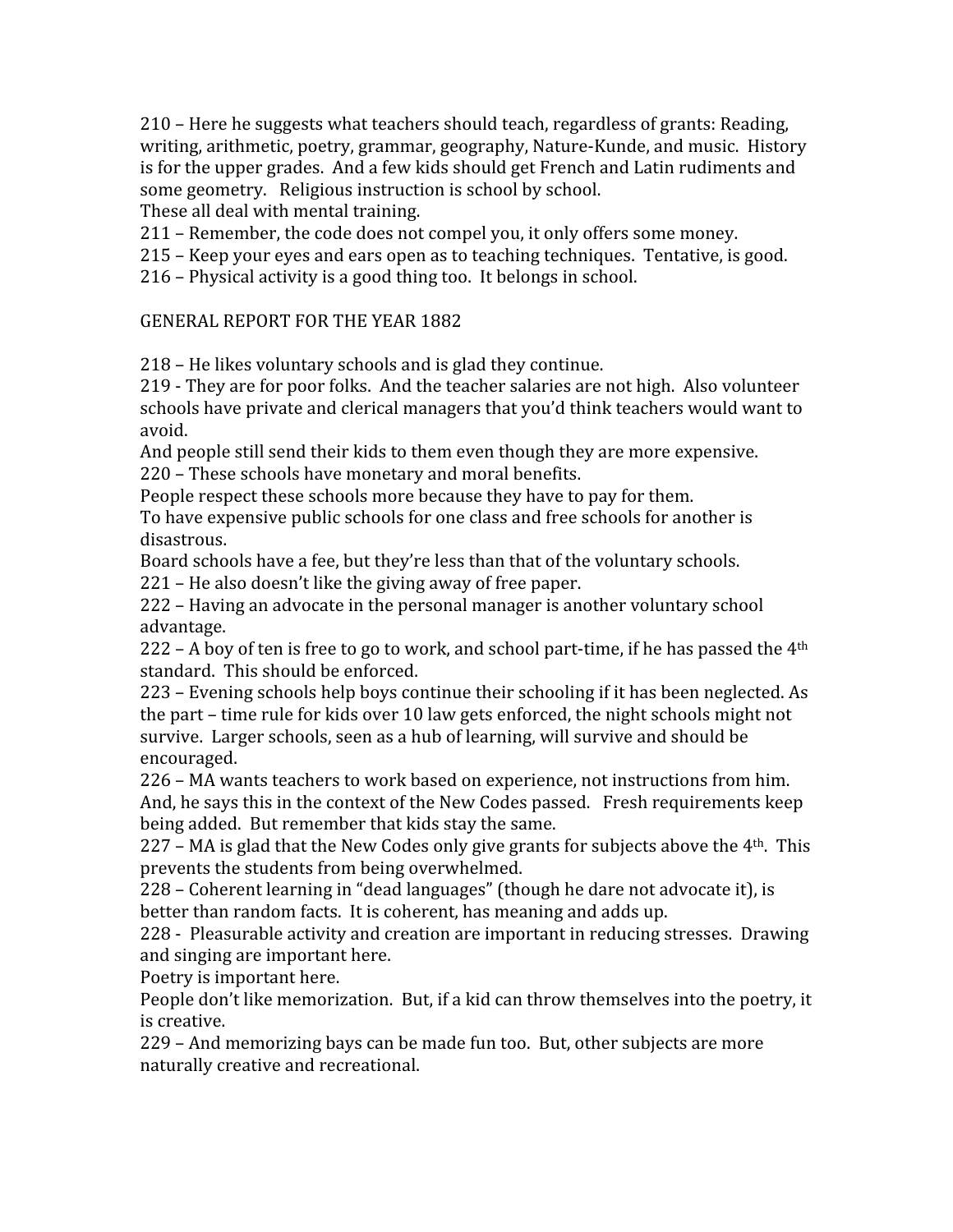230
–
The
last
word
of
MA's
final
report
quotes
Butler,
"Of
education
information itself is really the least part." It is the disposition to intimacy with the mind that matters.

EXTRACTS
FROM
REPORTS
ON
TRAINING
COLLEGES
‐ 1853

231
–
There
can
be
no
doubt
that
of
the
zeal
and
diligence
of
the
headmaster
and students
herein.

232
–
But
this
school
was
founded
to
be
religious
and
secular.

With
the
religious uppermost. And religious character is to be the applicants shall be foremost in admissions.

233
–
And
the
school
was
located
near
poverty
to
improve
the
moral
character
of the
students.

234
–
And
the
personal
influence
of
the
teacher
is
more
important
than
the
subject taught. So it is okay if they are not the most polished intellects in the world.

REPORT
ON
THE
WESLEYAN
TRAINING
COLEGE,
WESTMINISTER
1856

235
–
They
have
10
times
the
Sunday
school
students
as
day
students. 236
–
As
long
as
denominational
schools
continue,
he
supports
their
religious mission. And if the infant schools play, this is good.

238
–
They
labor
to
make
the
memories
of
graduating
students
fond
ones.

REPORT on the TRAINING INSTITUION of the BRITISH and FOREIGN SCHOOL SOCIETY,
1855

239 – The good thing here is the scholars' "active-mindedness." The discipline is good,
but
it
is
"active‐mindedness"
that
impresses
MA.

240
–
Industry
and
accuracy
are
perhaps
eminently
the
qualities
of
man
(and women too). The female students should attend the male classes.

The
female
teachers
are
good.
But,
grammar
and
arithmetic
seem
particularly
to belong to the domain of the masculine intellect.

REPORT on the TRAINING INSTITUION of the BRITISH and FOREIGN SCHOOL SOCIETY,
1858

Women now attend the male lectures. And, the students practice lessons they'll later
teach.

246
–
Women
would
not
sacrifice
their
intellectual
training
for
needlework, especially as they have a large exam at the end of the year. Sewing is especially important in rural areas. But most will not teach in areas where sewing is as important as intellectual training. And the students where they teach won't want it, so
their
domestic
industrial
training
should
be
dropped.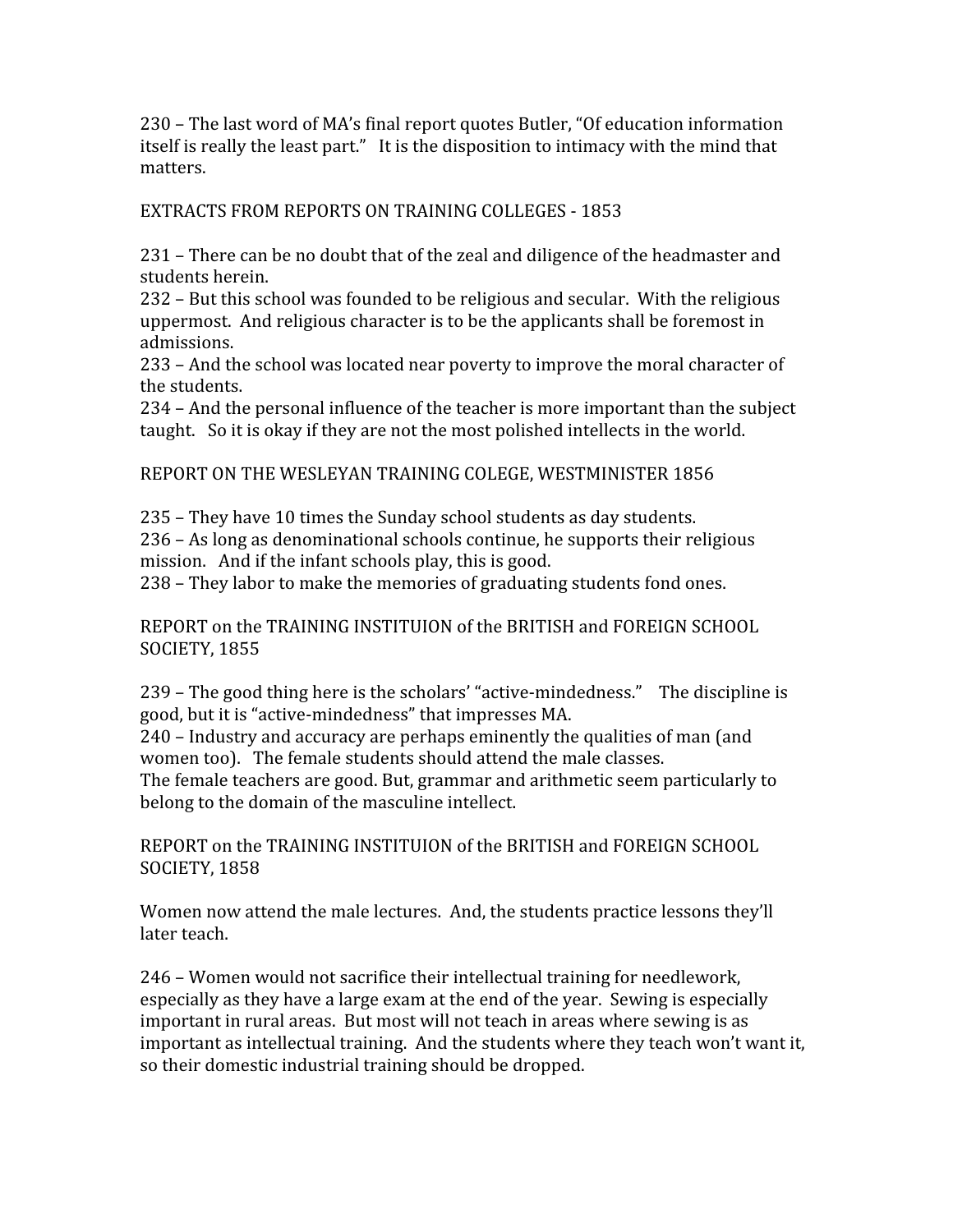REPORT on the TRAINING INSTITUION of the BRITISH and FOREIGN SCHOOL SOCIETY, STOCKWELL BRANCH FOR SCHOOL MISTRESSES, 1861

Here
there
is
much
domestic
work.

And
the
lectures
involve
too
little
examination. This
questioning
method
should
be
modeled.

250 – Music and Physical science courses awaken the young men. Music has a civilizing
power.

Perhaps
it
will
be
found
the
PE
has
these
powers
too
at
some point.

REPORT on the TRAINING INSTITUION of the BRITISH and FOREIGN SCHOOL SOCIETY,
STOCKWELL
BRANCH
FOR
SCHOOL
MISTRESSES,
1861

There is not enough questioning. The fault of our elementary schools in general is that
the
teacher
tells
the
pupil
too
much,
instead
of
forcing
him
to
learn.

253
–
The
lessons
aim
to
show
the
student
teacher's
own
knowledge
rather
than
his ability to teach. Rather than student teach to a class, perhaps they should just be seen
instructing
one
student.

REPORT on the TRAINING INSTITUION of the BRITISH and FOREIGN SCHOOL SOCIETY, STOCKWELL BRANCH FOR SCHOOL MISTRESSES, 1867

255
This
school
should
have
PE.

REPORT on the TRAINING INSTITUION of the BRITISH and FOREIGN SCHOOL SOCIETY,
STOCKWELL
BRANCH
FOR
SCHOOL
MISTRESSES,
1868

This
organization
now
allows
government
aid.

257
They
are
for
all
evangelicals
of
every
stripe.

In
Germany
there
are
Evangelicals and
Catholic
schools.

That
large
grouping
would
work
in
England,
if
only. And
with
this
division
the
schools'
religion
still
has
character.

REPORT ON THE WESLEYAN TRAINING COLLEGE at WESTMINISTER for 1868

Schools fail to awaken intellectual life. This may be because our teacher training is mechanical.

The
British
and
Wesleyan
should
learn
from
Germany.

Teaching of universal history and religion are needed. The religion being historical rather
than
dogmatic.

260
–
No
training
schools,
that
MA
knows
of,
teach
universal
history;
religion
is
near gone
too.

Religion,
Catholic
and
Evangelical,
should
be
taught
heavily
and
not
just
a
few
facts.